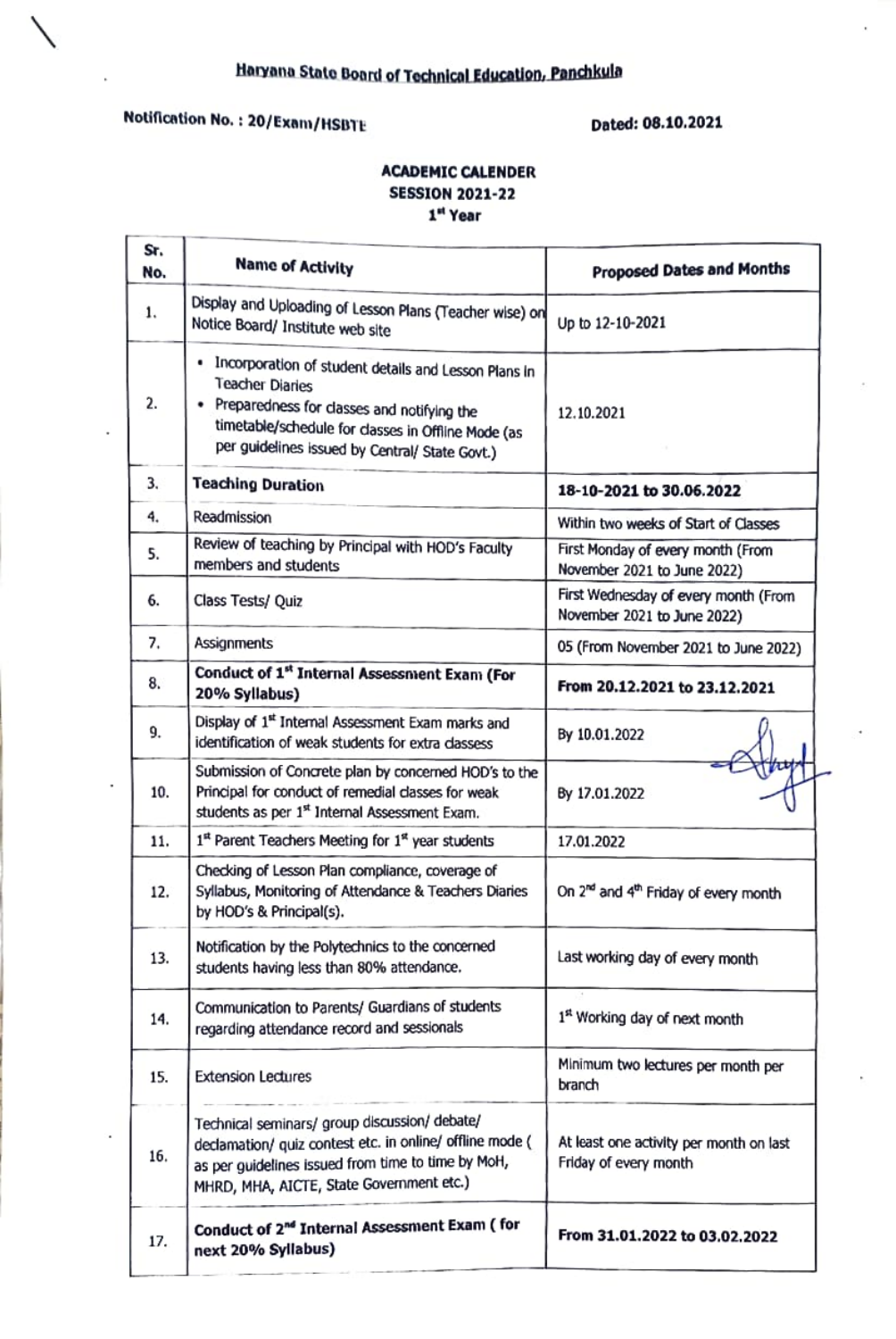| 18. | Display of 2nd Internal Assessment Exam marks and<br>identification of weak students for extra classes                                                                  | By 04.02.2022                                               |
|-----|-------------------------------------------------------------------------------------------------------------------------------------------------------------------------|-------------------------------------------------------------|
| 19. | Submission of Concrete Plan by concerned HoDs to the<br>Principal for conduct of remedial classes for weak<br>students as per 2 <sup>nd</sup> Internal Assessment Exam. | By 07.02.2022                                               |
| 20. | 2 <sup>nd</sup> Parent Teacher Meeting for 1st year students                                                                                                            | 07.02.2022                                                  |
| 21. | 3rd Parent Teachers Meeting for 1st year students                                                                                                                       | 01.06.2022                                                  |
| 22. | Academic evaluation-analysis of Internal Assessment,<br>practical work, labs & teachers diary by the Principal/<br>HOD & further remedial action as per evaluation.     | Upto 30.06.2022                                             |
| 23. | Practical exams/ Rationalization                                                                                                                                        | 01.07.2022 to 06.07.2022                                    |
| 24. | Uploading of sessional and Practical awards on the<br>HSBTE Exam Portal-ONLINE                                                                                          | Upto 07.07.2022                                             |
| 25. | Final Theory Examinations (For remaining 60%<br>Syllabus)                                                                                                               | From 08.07.2022 (Tentative)                                 |
| 26. | Start Next sessional                                                                                                                                                    | Will be notified in accordance with the<br>AICTE guidelines |

#### Note:

- 1. The academic Session for 1<sup>st</sup> Year D. Pharmacy shall also commence w.e.f. 18.10.21.
- 2. Ir the proposed date of certain activity happens to be a holiday, next working date shall be taken as date activity.
- 3. The dasses shall be conducted in Physical Mode by following instructions/ SOPs issued by the State/ Central Government from time to time and the Institutions shall have the fiexibility to arrange the timetable/ Theory & Practical Classes as per their convenience.
- 4. The syllabus must be covered continuously and progressively without waiting for  $1<sup>st</sup>$  and 2<sup>nd</sup> Internal Assessment Exams.
- 5. Throughout the academic year, every Principal/ HoD shall ensure that their faculty (Regular as well as Guest faculty) will be fostering a continuous connectivity with their respective students for effective teaching learning and every online lecture delivered may be cross assessed for the understanding developed by the students through a small test/ assignment by the respective teacher/ HoD concemed.
- 

5. Mentor for admitted students: Each faculty deputed as mentor for 15-20 students at the time of their admission shall be in continuous association with the students for their proper guidance in academics, training, placement etc. 7. Communicate the attendance status of eadh month to students & parents i.e. attendance if

- ess than 80%.
- 8. Medical leave as per Medical Performa only.
- 9. The institute must ensure that proper record of all activities is maintained so that the same can be verified by the Board.
- 10. Emphasis to be given on the following activities for overall development of students :
	- Improving communication skills, Soft Skils, presentation skils, motivating lectures, organizing educational tours, trekking, rock dimbing, rafting, mountaineering etc.
	- Organizing entrepreneurship development program, energy & water conservation programs, disaster & emvironment management program, alumni meetings, industrial visits, career counseling, Job tair, Improving. pedagogy teaching learming process etc.
	- Extra classes for Sc/ST, weaker students to reduoe dropout rate and to improve pass percentage.
	- women's Grievance Redressal & Counseling Cell
- 11. Additional activities for Polytechnics;
	- Aadhar Card enrolment for all students and facully
	- To facilitate the students to get their passport issued